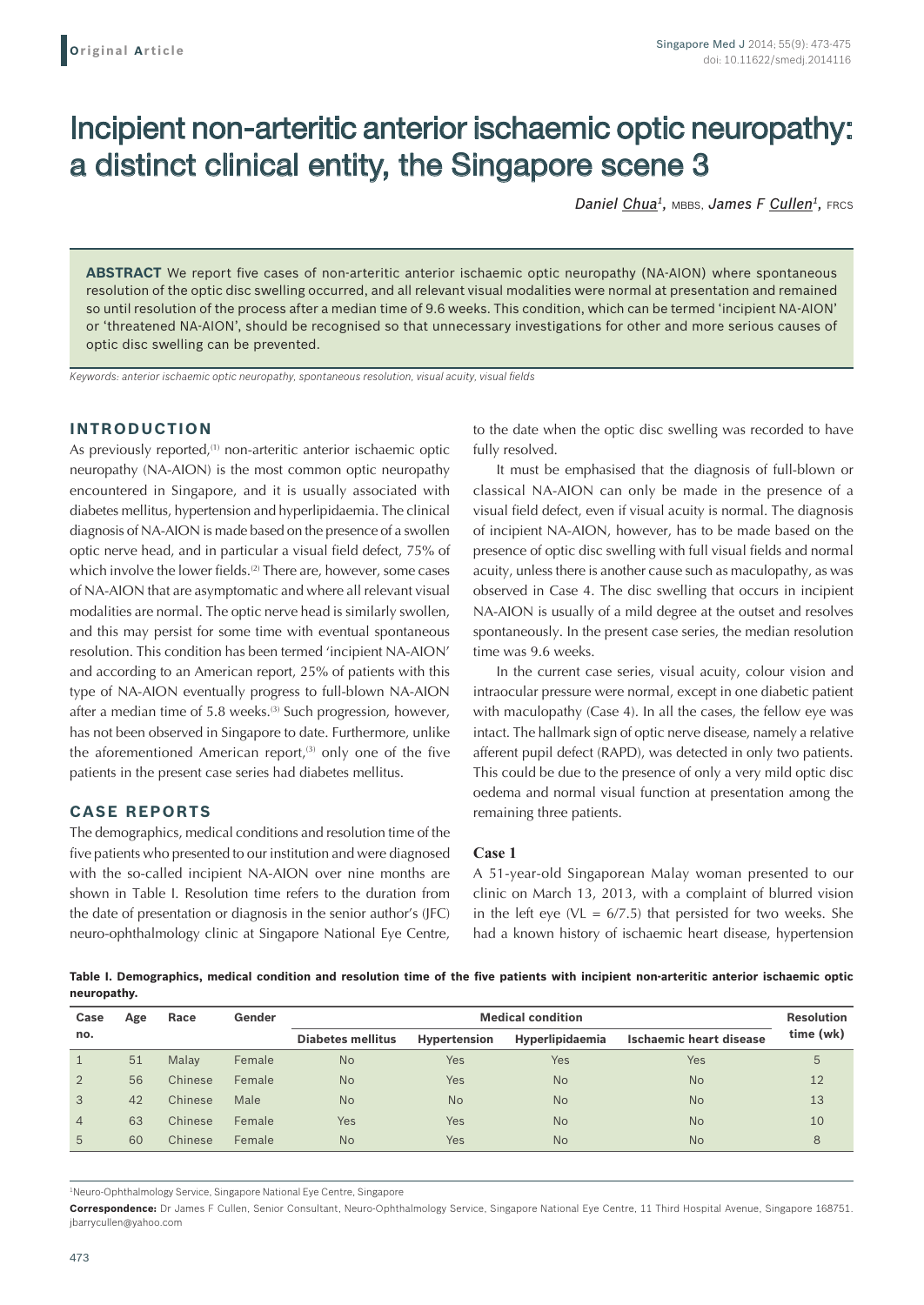

**Fig. 1** Fundus photographs show (a) a small hyperaemic swollen optic disc and no haemorrhage; and (b) resolution of the swelling in the same optic disc, with no observable atrophy, three months later.

and hyperlipidaemia, and was receiving treatment for these conditions. On examination, she had no RAPD, and no visual field defect was detected using confrontation testing and Goldmann perimetry. Her left optic disc was swollen and hyperaemic, and her blood pressure was 160/70 mmHg. Incipient NA-AION was diagnosed and brimonidine tartrate 0.15% eye drops (Alphagan®, Allergan Inc, Texas, USA) were prescribed twice daily. At followup five weeks later, there was complete resolution of the optic disc swelling without any pallor or atrophy, and Goldmann visual fields were also normal.

### **Case 2**

A 56-year-old Chinese woman presented to the Accident and Emergency (A&E) department of Singapore General Hospital on August 15, 2012 with complaints of flashing lights, left blurred vision ( $VL = 6/6$ ) and headaches that persisted for three weeks. She was under medical treatment for hypertension. Examination at the A&E department revealed a swollen left optic disc, which was initially thought to be due to papilloedema. This resulted in the patient being admitted into a neurology ward, where she underwent a series of investigations, including magnetic resonance (MR) imaging of the brain and postnasal space, and a lumbar puncture. The tests results were all negative. Eight days later, prior to her discharge from the neurology ward, the patient was referred to our centre. We found a left RAPD and hyperaemic swollen optic disc, but no visual field defect was detected on confrontation testing. Both Goldmann perimetry and Humphrey visual field analysis were unremarkable. She was diagnosed with incipient NA-AION and Alphagan® eye drops were prescribed. Over a period of three months, the left optic disc swelling gradually resolved without pallor or atrophy and repeat Humphrey visual field analysis was unremarkable.

#### **Case 3**

A 42-year-old Chinese man with no past medical history presented to a private eye clinic on November 19, 2012, with a

two-week history of floaters. On examination, the left optic disc was found to be swollen, his blood pressure was 136/79 mmHg and the erythrocyte sedimentation rate was 1 mm/hr. Infective workup and blood lipids were normal. The following day, the patient presented to our centre. On examination, his vision was 6/6, but a left RAPD was present. Confrontation visual field examination, Goldmann perimetry and Humphrey visual field analysis were all unremarkable. The patient's left optic disc was swollen and hyperaemic (Fig. 1a). Incipient NA-AION was diagnosed and Alphagan® eye drops were prescribed. MR imaging of the brain and orbits (performed later in a different institution) was unremarkable. Follow-up at our centre three months after diagnosis showed complete resolution of the optic disc swelling with no pallor or atrophy (Fig. 1b). Repeat Humphrey visual field analysis did not show any defect.

#### **Case 4**

A 63-year-old Chinese woman with diabetic retinopathy and hypertension was referred to us from one of our retina/diabetic clinics on March 11, 2013. She complained of a three-week history of vague further loss of vision in her right eye. Her vision was reduced to counting fingers due to diabetic maculopathy and there was no RAPD recorded. Despite previous laser treatments, her Goldmann fields were full. However, her right optic disc was swollen and hyperaemic. Blood pressure recorded earlier was 133/80 mmHg. Alphagan® eye drops were prescribed on the presumptive diagnosis of incipient NA-AION. The optic disc swelling remained unchanged after four weeks of treatment, but completely resolved after another six weeks of treatment. There was no pallor or atrophy, and repeat Goldmann fields were still full. Formerly, the diagnosis for this patient would likely have been diabetic papillopathy.

## **Case 5**

A 60-year-old Chinese woman with a known history of hypertension presented to our clinic on April 2, 2013 with a